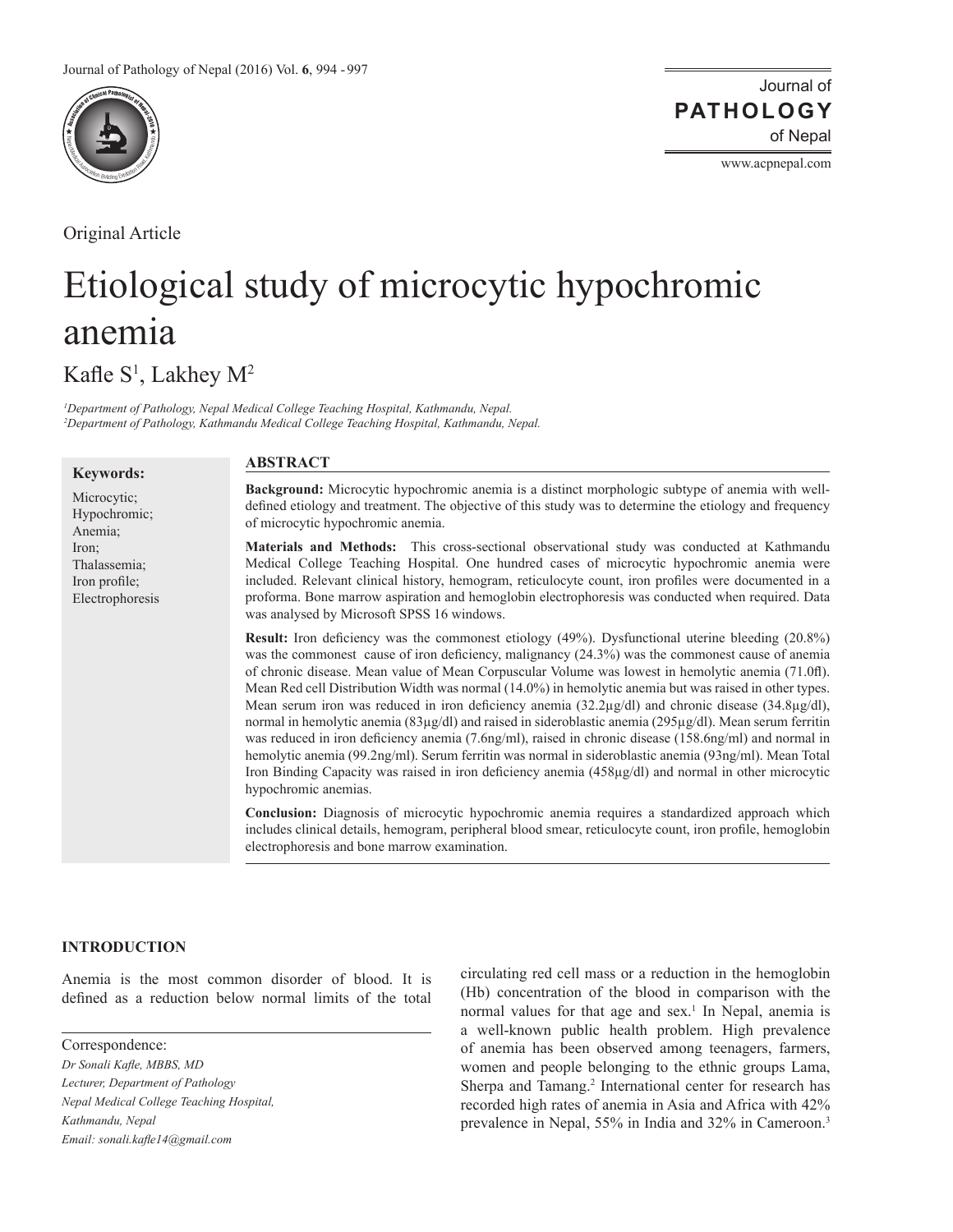The morphologic approach which groups anemia by red blood cell (RBC) size into microcytic if the cells are smaller than normal, normocytic if they are of normal size  $(92\pm 9 \text{ fl})$ and macrocytic if they are larger than normal.4,5 Microcytic hypochromic anemia can be classified into Iron Deficiency Anemia (IDA), Anemia of Chronic Disorders (ACD), disorders of globin synthesis Thalassemia, disorders of porphyrin and heme synthesis Sideroblastic Anemia (SA). 6,7

Iron replacement therapy is started in many centers without investigating patients to determine the cause. It is important to follow an orderly approach in microcytic hypochromic anemia so as to correctly diagnose the etiology. Prompt relief and significant improvement in patient condition can be made if the underlying etiology is recognized. On the contrary inappropriate therapy may be deleterious to the patient. Anemia due to chronic disease requires addressing the underlying cause and is not benefited by iron supplements. Iron overload is a known complication in undiagnosed thalassemia patients who are erroneously given iron therapy. Similarly reversible sideroblastic anemia due to acquired causes is treatable and requires removal of the inducing agent. Also, genetic assessment and different management is needed in suspected hereditary sideroblastic anemia. This study was intended to find the etiology of microcytic hypochromic anemia.

### **MATERIALS AND METHODS**

This was a cross-sectional observational hospital based study conducted at Kathmandu Medical College Teaching Hospital, Pathology Department, from January 2012 to December 2012. Permission was obtained from institutional review committee. One hundred microcytic hypochromic anemias on peripheral blood film (PBF) were included. Clinical history, hemogram, reticulocyte count, iron profile was documented in a proforma. Bone marrow aspiration and hemoglobin electrophoresis was conducted when required. 5 ml venous blood sample was collected in ethylene diamine tetraacetic acid vacutainer. Another 5ml blood was collected in a plain tube for iron profile. Wright's stain was done to examine peripheral blood films. Complete hemogram was performed in an automated hematology analyzer (Sysmex/Nihon Kohden). Colorimetry method with colorimeter (ELICO) was used to measure serum iron, Total Iron Binding Capacity (TIBC), Transferrin percentage saturation. Enzyme immunosorbent assay reader (STAT FAX 3300) was performed for quantitative serum ferritin. Hemoglobin Electrophoresis was performed by cellulose acetate method in electrophoresis tank at alkaline ph 8.6 after preparation of hemolysate. All data collected from proforma was entered in database created in Microsoft excel. The data set was then exported to Microsoft SPSS 16 version of windows for analysis. Frequency, percentage, mean and standard deviation of all the parameters were calculated.

**Table 1: Etiology and its frequency in Iron defeciency anemia** 

| <b>Causes of IDA</b>                | <b>Number of case</b><br>$(\%)$ |  |
|-------------------------------------|---------------------------------|--|
| <b>DUR</b>                          | 10(20.4)                        |  |
| <b>Pregnancy</b>                    | 9(18.3)                         |  |
| <b>Perimenopausal bleeding</b>      | 8(16.3)                         |  |
| <b>Chronic kidney disease</b>       | 6(12.2)                         |  |
| Post major gastrointestinal surgery | 4(8.1)                          |  |
| Leiomyoma                           | 3(6.1)                          |  |
| Hookworm                            | 3(6.1)                          |  |
| <b>Gastric ulcer</b>                | 3(6.1)                          |  |
| <b>Endometrial polyp</b>            |                                 |  |
| <b>Endometriosis</b>                |                                 |  |
| Total                               |                                 |  |

|  | Table 2: Frequency of causes of anemia of chronic diseases |  |  |  |  |
|--|------------------------------------------------------------|--|--|--|--|
|  |                                                            |  |  |  |  |

| <b>Causes of anemia of chronic diseases</b> | <b>Number of cases</b><br>(%) |
|---------------------------------------------|-------------------------------|
| <b>Tuberculosis</b>                         | 9(21.9)                       |
| Diabetes Mellitus                           | 7(17.0)                       |
| <b>Illcerative colitis</b>                  | 5(12.1)                       |
| <b>Multiple Myeloma</b>                     | 3(7.3)                        |
| Idiopathic thrombocytopenic purpura         | 2(4.8)                        |
| Acute myeloid leukemia                      | 2(4.8)                        |
| <b>Rectal polyp</b>                         | 2(4.8)                        |
| <b>Rheumatoid arthritis</b>                 | 2(4.8)                        |
| Non Hodgkin lymphoma                        | 2(4.8)                        |
| Perianal fistula                            | 1(2.4)                        |
| Pancreatic carcinoma with<br>metastasis     | 1(2.4)                        |
| Lung cancer                                 | 1(2.4)                        |
| Crohn's disease                             | 1(2.4)                        |
| Chronic osteomyelitis                       | 1(2.4)                        |
| Adrenal carcinoma                           | 1(2.4)                        |
| <b>Systemic lupus erythematosus</b>         | 1(2.4)                        |
| <b>Total</b>                                | 41(100)                       |
|                                             |                               |

# **RESULTS**

Of 100 peripheral smears of patients with microcytic hypochromic anemia (fig.1), 49% were due to IDA and 41% were anemia of chronic disease. Hemolytic anemia including sickle cell anemia (fig.2) accounted for 5% cases. Sideroblastic anemia (fig.3) was seen in 1% and in 4% the cause could not be determined. Etiology of IDA is shown in Table 1. Dysfunctional uterine bleeding (DUB) was the commonest cause of iron deficiency (20.8%). Commonest cause of microcytic anemia due to chronic disease was malignancy (24.3%). Table 2.

Mean value of Mean Corpuscular Volume (MCV) was lowest in IDA (70fl). Mean value of Red cell Distribution Width (RDW) was highest in IDA (16.4%) while it was normal in hemolytic anemia (14.0%) which is shown inTable 3.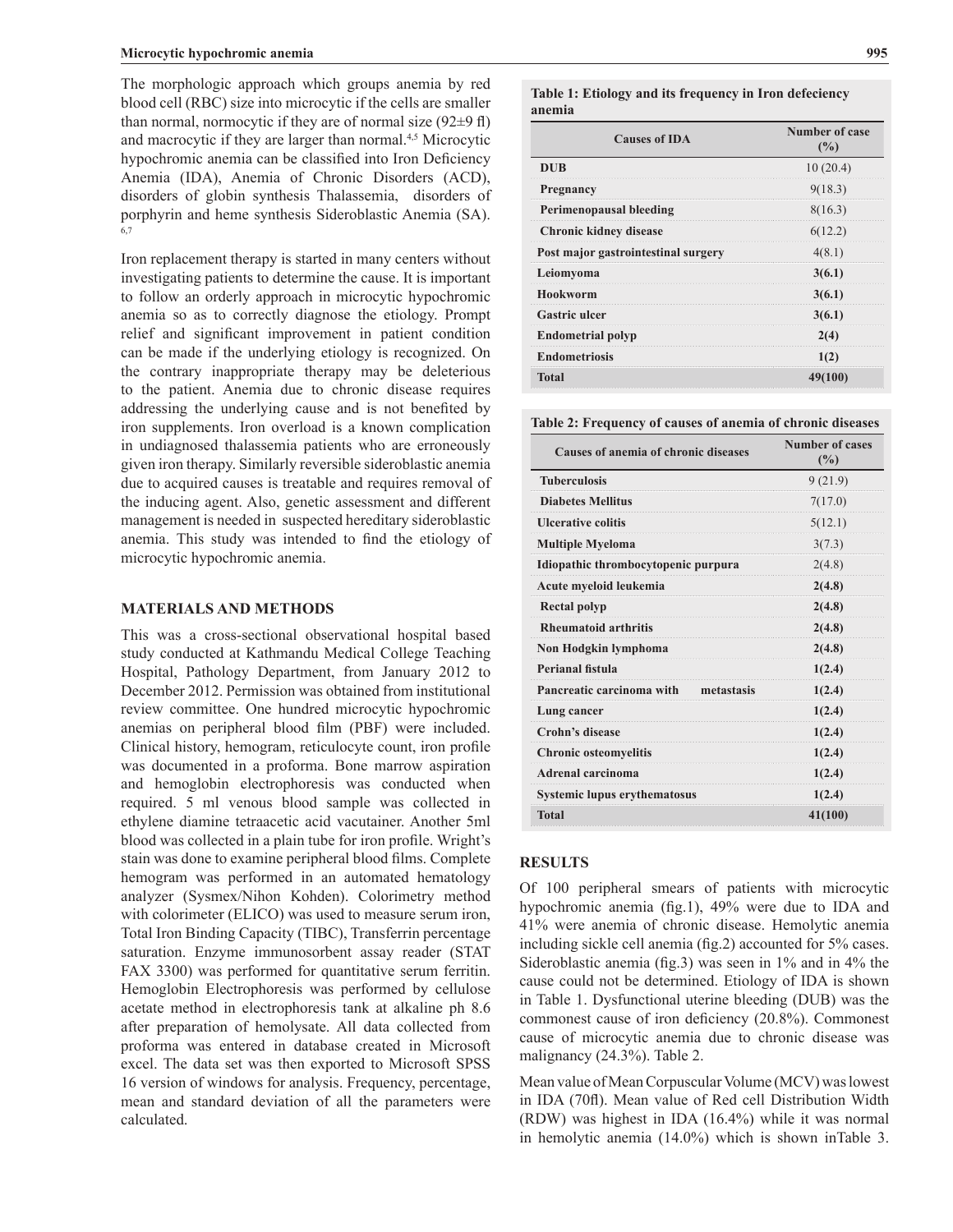# **Table 3: Mean values of Hb and RBC indices**

| Type                 | Hb(g/dl)<br>$(Mean + S.D)$ | MCV(f)<br>$(Mean + S.D)$ | $RDW$ $%$<br>$(Mean + S.D)$ |
|----------------------|----------------------------|--------------------------|-----------------------------|
| <b>ACD</b>           | $9.41 + 1.76$              | $82.8684 + 5.07762$      | $16.0659 + 1.10009$         |
| <b>IDA</b>           | $9.89 + 1.20$              | $78.4090 + 4.150$        | $16.4605 + 2.13206$         |
| Hemolytic anemia     | $9.22 + 1.32$              | $71.0 + 7.6$             | $14.0000 + 1.78885$         |
| Sideroblastic anemia |                            |                          | 18                          |

#### **Table 4: Mean values of Iron profile**

| <b>Type</b>          | Iron $(\mu g/dl)$<br>Mean+SD | Ferritin(ng/ml)<br>$Mean+SD$ | $T\text{IBC}(\mu\text{g}/\text{d}l)$<br>$Mean+SD$ | Transferrin (%saturation)<br>$Mean+SD$ |
|----------------------|------------------------------|------------------------------|---------------------------------------------------|----------------------------------------|
| <b>ACD</b>           | $34.8157 + 17.92862$         | $158.6052 + 30.64521$        | $304.5455 + 16.40399$                             | $13.4236 + 6.27458$                    |
| <b>IDA</b>           | $32.2895 + 13.23980$         | $76311 + 390272$             | $458.3158 + 74.36873$                             | $6.1068 + 3.72683$                     |
| Hemolytic anemia     | $83.2000 + 12.43785$         | $99.2000 + 23.20991$         | $301.8000 + 19.16246$                             | $27.6000 + 4.43396$                    |
| Sideroblastic anemia | 295 0000                     | 93.0000                      | 163 0000                                          | 180 0000                               |

| Table 5: Hb electrophoresis findings |                        |                        |  |  |  |
|--------------------------------------|------------------------|------------------------|--|--|--|
| <b>Types of band</b>                 | <b>Diagnosis</b>       | <b>Number of cases</b> |  |  |  |
| $HbA + HbF$                          | Beta thalassemia Major |                        |  |  |  |
| $HbA + HbA2 + HbF$                   | Beta thalassemia Trait |                        |  |  |  |
| $HbS + HbA$                          | Sickle Cell trait      |                        |  |  |  |

Mean value of serum iron was reduced in IDA (32.2µg/dl) and ACD (34.8µg/dl). It was normal in hemolytic anemia (83µg/dl) and was raised in SA (295µg/dl). Mean serum ferritin was reduced in IDA (7.6ng/ml), raised in ACD (158.6ng/ml) and normal in hemolytic anemia (99.2ng/ml). Serum ferritin was normal in SA (93ng/ml).The mean TIBC was raised in IDA (458µg/dl) and normal in other causes of microcytic hypochromic anemia. Table 4. Five out of the nine patients on whom electrophoresis was done showed abnormal Hb bands. Three were cases of β thalassemia trait (fig.4), one was a case of β thalassemia major and one patient was diagnosed as sickle cell trait. (Table 5)

## **DISCUSSION**

Microcytic hypochromic anemia is a distinct morphological subgroup characterized by significant reduction in red cell size combined with increased central pallor of the red cells. The etiology is well defined and an orderly approach has been established in arriving at a definite diagnosis. Similar to this study, in most series iron deficiency anemia and thalassemia trait were the commonest causes of a microcytic hypochromic blood picture.<sup>8</sup> Mach-Pascual S and colleagues found iron deficiency anemia to be the leading cause of microcytosis  $(45.2\%)$ . Sinha, et al found a high incidence of IDA (40.57%) among 262 people presenting with microcytic hypochromic anemia on peripheral blood smear.10 DUB resulting in blood loss was the commonest cause of IDA in this study. A study of Swedish women showed that despite a dietary intake of about 10mg of iron per day, 67% of women with menstrual



*Figure 1: Photomicrograph showing microcytic hypochromic anemia with marked anisopoikilocytosis.(Wright's stain,X100).*



*Figure 2: Photomicrograph showing positive sickling test (Unstained film,X100).*

blood loss exceeding 80ml/ period were anemic.<sup>11</sup> Anemia of chronic disease is the second most prevalent cause of anemia after iron deficiency anemia. Peripheral blood film in ACD is usually normocytic normocytic. Advanced disease causes microcytic hypochromic appearance of red cells. It is commonly associated with chronic infectious, inflammatory or neoplastic disorders and is characterized by hypoferremia. Anemia of chronic disease does not include anemia caused by renal or hepatic insufficiency.<sup>12</sup> Recent observations have however shown that apart from